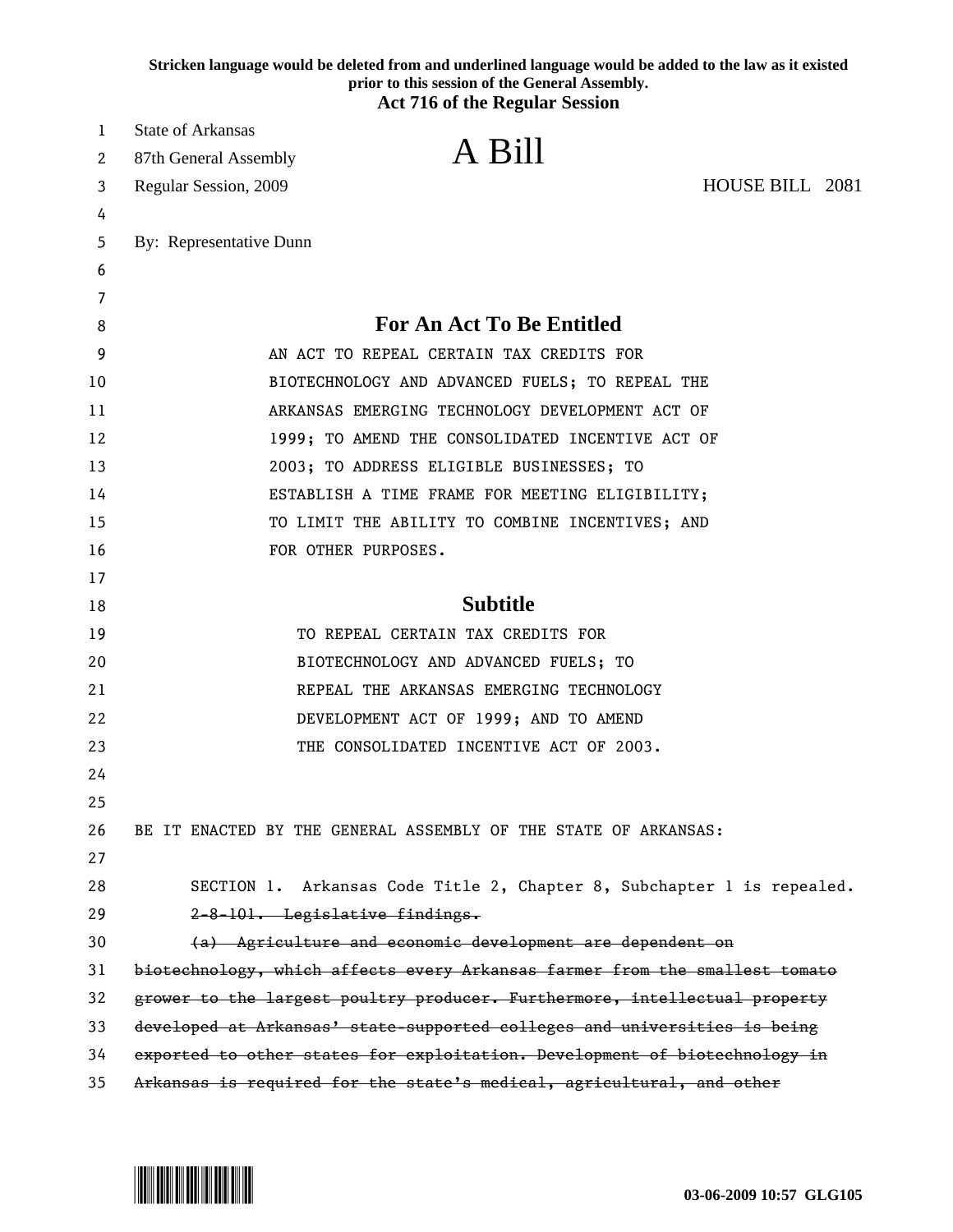| 1  | industries to remain competitive in the twenty-first century.                 |
|----|-------------------------------------------------------------------------------|
| 2  | (b) Biotechnology develops uses of biochemistry, molecular biology,           |
| 3  | genetics, and bioengineering to meet the needs of agriculture, aquaculture,   |
| 4  | forestry, energy, and environmental industries, as well as develops products  |
| 5  | useful for modern medicine and pharmaceuticals. Biotechnology provides high-  |
| 6  | paying jobs and develops high value added products which require an educated  |
| 7  | workforce with advanced technical skills. Moreover, the growth of the         |
| 8  | biotechnology industry in agriculture and other areas will enable Arkansas to |
| 9  | maintain a competitive advantage in the marketplace.                          |
| 10 | (e) The General Assembly finds that the biotechnology industry is at a        |
| 11 | competitive disadvantage compared to other industries in Arkansas. The        |
| 12 | biotechnology industry takes a longer period than other companies between     |
| 13 | research, product development, and marketing. Therefore, it is determined and |
| 14 | declared that research, development, and education in biotechnology are       |
| 15 | within the public interest.                                                   |
| 16 | (d) It is further determined and declared that it is in the best              |
| 17 | interest of the state to encourage the manufacturing of products derived from |
| 18 | biotechnology.                                                                |
|    |                                                                               |
| 19 |                                                                               |
| 20 | 2-8-102. Definitions.                                                         |
| 21 | As used in this chapter:                                                      |
| 22 | (1) "Advanced biofuels" means ethanol, methanol, or any                       |
| 23 | derivatives thereof, which are produced through biological means other than   |
| 24 | direct fermentation of a food crop;                                           |
| 25 | (2) "Advanced biofuels facilities" means the buildings and                    |
| 26 | equipment necessary to produce advanced biofuels;                             |
| 27 | $(3)$ (A) "Base year qualified research costs" means the costs of             |
| 28 | qualified research for the 1996 tax year.                                     |
| 29 | (B) For any new taxpayer or taxpayer not required to file                     |
| 30 | an Arkansas tax return in 1996, the base year qualified research costs shall  |
| 31 | be zero dollars $(\$0)$ ;                                                     |
| 32 | (4) "Biomass" means any organic material, including solid waste               |
| 33 | but excluding oil, natural gas, coal and lignite, or any other product        |
| 34 | thereof;                                                                      |
| 35 | (5) "Biotechnology" means the uses of biochemistry, molecular                 |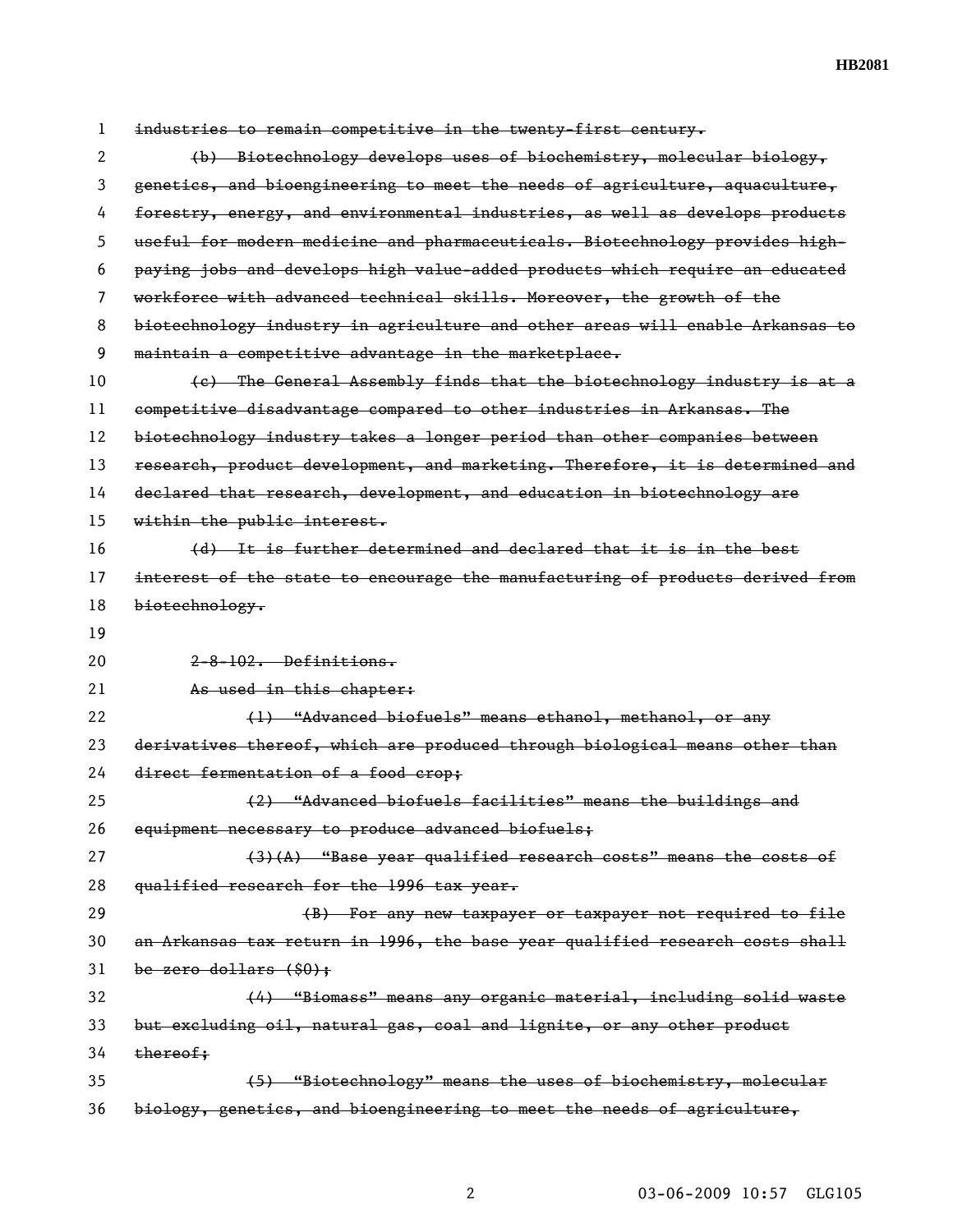| 1  | aquaculture, forestry, energy, and environmental industries, as well as       |
|----|-------------------------------------------------------------------------------|
| 2  | developing products useful for modern medicine, veterinary science, and       |
| 3  | pharmaceuticals;                                                              |
| 4  | (6) "Biotechnology facilities" means facilities and equipment                 |
| 5  | required to carry out qualified research;                                     |
| 6  | (7) "Cost" means expenditures on or after the tax year beginning              |
| 7  | January 1, 1997, and incurred after certification by the Director of the      |
| 8  | Arkansas Economic Development Commission that the company qualifies for       |
| 9  | incentives under this chapter:                                                |
| 10 | (A) In the case of biotechnology facilities and advanced                      |
| 11 | biofuels facilities, all activities and costs associated with site,           |
| 12 | construction, expansion, improvement, renovation, or purchase of such         |
| 13 | facilities, including costs incurred in the purchase and installation of      |
| 14 | equipment, and support infrastructure;                                        |
| 15 | (B) For the purpose of higher education partnerships,                         |
| 16 | costs and expenses of conducting qualified research through a cooperative     |
| 17 | research project with one (1) or more state supported institutions of higher  |
| 18 | education in Arkansas for the conduct of qualified research;                  |
| 19 | (C)(i) For the purpose of training, costs shall be limited                    |
| 20 | <del>to:</del>                                                                |
| 21 | (a) A six-month period of training at the                                     |
| 22 | facility; or                                                                  |
| 23 | (b) The cost of tuition, books, and fees for a                                |
| 24 | program of secondary, undergraduate, or postgraduate education in an          |
| 25 | accredited institution of higher learning.                                    |
| 26 | (ii) The costs associated with subdivisions                                   |
| 27 | $(7)(6)(i)(a)$ and (b) of this section eligible for the income tax credit     |
| 28 | shall not include salaries and wages of the employees being trained.          |
| 29 | (iii) Total costs for training shall not exceed ten                           |
| 30 | thousand dollars (\$10,000) per employee;                                     |
| 31 | (D) In the case of transfer of title or finance lease, the                    |
| 32 | amount of the purchase price; or                                              |
| 33 | (E) In the case of a lease which is not a finance lease                       |
| 34 | but which otherwise qualifies as a purchase under this section, the amount of |
| 35 | the lease payments due to be paid during the term of the lease after          |
| 36 | deducting any portion of the lease payments attributable to interest,         |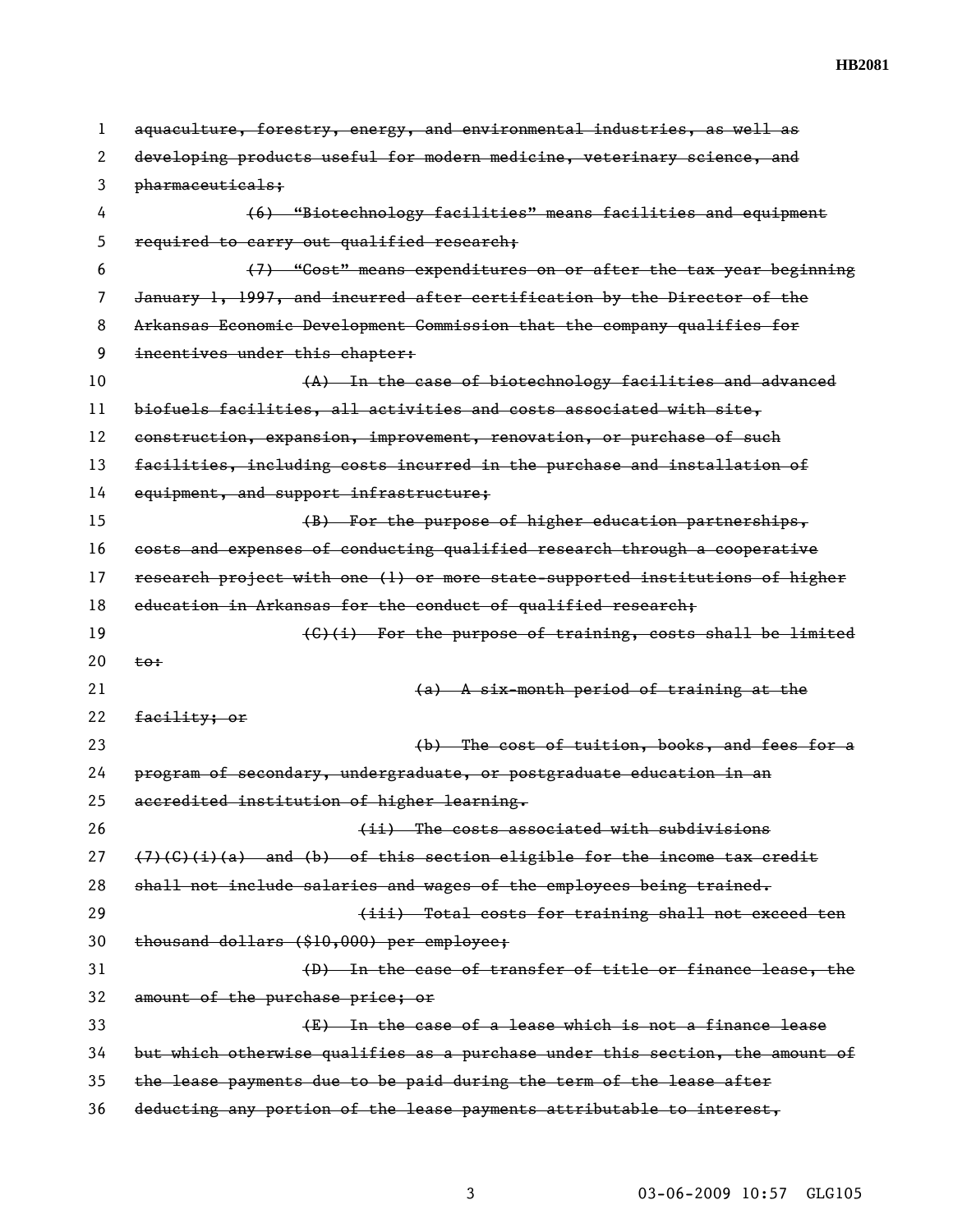| 1  | insurance, and taxes;                                                         |
|----|-------------------------------------------------------------------------------|
| 2  | (8) "Gredit year" means the tax year in which costs are                       |
| 3  | incurred;                                                                     |
| 4  | (9) "Finance lease" means a lease agreement which is treated as               |
| 5  | a purchase by a lessee for Arkansas income tax purposes;                      |
| 6  | (10) "Higher education partnership" means any cooperative                     |
| 7  | research project defined by terms of a written agreement in which companies   |
| 8  | engaged in the business of biotechnology contract with state-supported        |
| 9  | institutions of higher learning in Arkansas for the conduct of qualified      |
| 10 | research:                                                                     |
| 11 | (11) "Intellectual property" means patents, trade secrets,                    |
| 12 | copyrights, and trademarks used in biotechnology;                             |
| 13 | (12) "Purchase" means a transaction under which title to an item              |
| 14 | is transferred for consideration or a lease contract for a period of at least |
| 15 | three (3) years regardless of whether title to the item is transferred at the |
| 16 | end of the period;                                                            |
| 17 | $(13)(A)(i)$ "Qualified research" means scientific research and               |
| 18 | development in the field of biotechnology, including experimental or          |
| 19 | laboratory activity to develop new products, improve existing products, or    |
| 20 | develop new uses of products, but only to the extent that activity is         |
| 21 | conducted in Arkansas or is required by federal authorities to be conducted   |
| 22 | elsewhere.                                                                    |
| 23 | (ii) Qualified research shall be performed primarily                          |
| 24 | under laboratory, clinical, or field experimental conditions for the purpose  |
| 25 | of reducing a concept or idea to practice, or to advance a concept or idea or |
| 26 | improvement thereon to the point of practical application.                    |
| 27 | (B) Qualified research does not include tests or                              |
| 28 | inspection of materials or products for quality control, efficiency surveys,  |
| 29 | management studies, other market research, or any other ordinary and          |
| 30 | necessary expenses of conducting business;                                    |
| 31 | (14) "Solid waste" means any garbage or sludge from a wastewater              |
| 32 | treatment plant, water supply treatment plant, or air pollution control       |
| 33 | facility, and other discarded material, including solid, liquid, semisolid,   |
| 34 | or contained gaseous material resulting from industrial, commercial, mining,  |
| 35 | agricultural, residential, and other community activities, but does not       |
| 36 | include solid or dissolved materials in domestic sewage, or solid or          |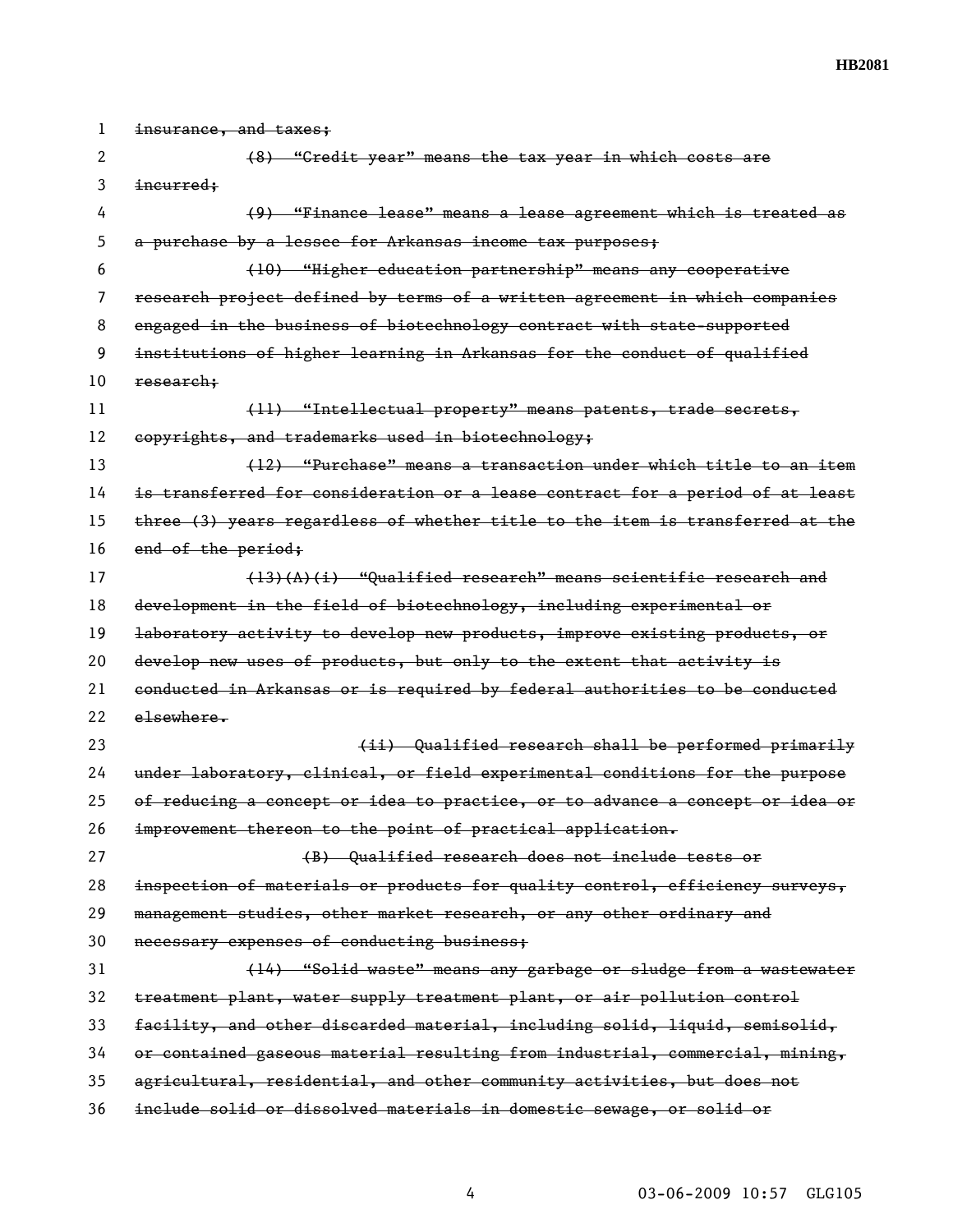| 1  | dissolved materials in irrigation return flows or industrial discharges that |
|----|------------------------------------------------------------------------------|
| 2  | are point sources subject to permit under 33 U.S.C. § 1342, or source,       |
| 3  | special nuclear, or by-product materials as defined by the Atomic Energy Act |
| 4  | of 1954, 42 U.S.C. § 2011 et seq.; and                                       |
| 5  | (15) "Training" means employer-paid training within Arkansas                 |
| 6  | that is necessary to prepare employees for work in biotechnology.            |
| 7  |                                                                              |
| 8  | 2-8-103. Tax credit for biotechnology facilities.                            |
| 9  | (a) There shall be allowed a credit against the income tax imposed by        |
| 10 | $$26-51-101$ et seq. in an amount as determined in subsection (b) of this    |
| 11 | section for any Arkansas taxpayer for the cost of biotechnology facilities.  |
| 12 | (b) The amount of the credit allowed shall be equal to five percent          |
| 13 | (5%) of the cost of such facility.                                           |
| 14 | (e) The costs of service contracts, sales tax, and acquisition of            |
| 15 | undeveloped land shall not be included in determining the amount of the      |
| 16 | eredit.                                                                      |
| 17 | (d)(1) No income tax credit shall be claimed by any taxpayer for any         |
| 18 | facility or equipment which is in use on or before the certification of the  |
| 19 | company for tax credits or for which a tax credit was previously claimed by  |
| 20 | any other taxpayer for any other tax year.                                   |
| 21 | (2) However, the provisions of this subsection shall not apply               |
| 22 | if any entity is sold and the entity is entitled to an income tax credit     |
| 23 | under this chapter.                                                          |
| 24 |                                                                              |
| 25 | 2-8-104. Tax credit for biotechnology business activities.                   |
| 26 | (a) There shall be allowed a credit against the income tax imposed by        |
| 27 | § 26-51-101 et seq. in an amount as determined in subsection (b) of this     |
| 28 | section for any Arkansas taxpayer engaged in the business of biotechnology   |
| 29 | for the cost of:                                                             |
| 30 | (1) Training of employees; or                                                |
| 31 | (2) Higher education partnerships.                                           |
| 32 | (b) The amount of the credit allowed shall be equal to thirty percent        |
| 33 | (30%) of the cost of employee training or of the higher education            |
| 34 | partnerships.                                                                |
| 35 |                                                                              |
| 36 | 2-8-105. Tax credit for biotechnology research.                              |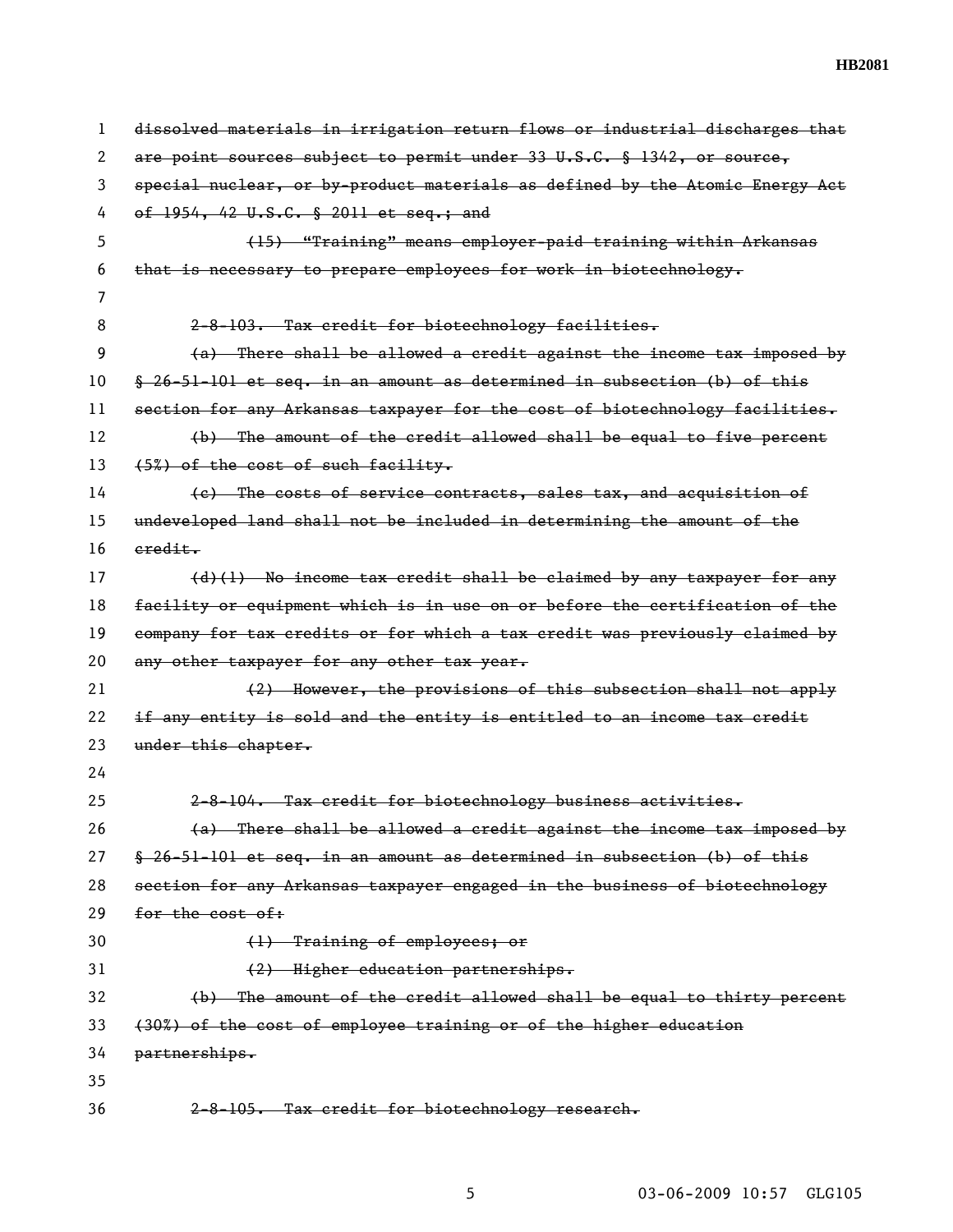| 1  | (a) There shall be allowed a credit against the income tax imposed by         |
|----|-------------------------------------------------------------------------------|
| 2  | § 26-51-101 et seq. in an amount as determined in subsection (b) of this      |
| 3  | section for any Arkansas taxpayer engaged in the business of biotechnology    |
| 4  | for the cost of qualified research in biotechnology, including, but not       |
| 5  | limited to, the cost of purchasing, licensing, developing, or protecting      |
| 6  | intellectual property.                                                        |
| 7  | $(b)$ The amount of the credit allowed shall be twenty percent $(20\%)$ of    |
| 8  | the amount that the cost of qualified research exceeds the cost of such       |
| 9  | research in the base year.                                                    |
| 10 |                                                                               |
| 11 | 2-8-106. Amount of credit - Eligibility.                                      |
| 12 | (a) The income tax credits provided in this chapter shall be used to          |
| 13 | offset the first fifty thousand dollars (\$50,000) of income tax liability    |
| 14 | arising during the credit year and fifty percent (50%) of any remaining       |
| 15 | income tax liability for the year. Any unused credit may be carried forward   |
| 16 | for a maximum of fourteen (14) taxable years after the credit year in which   |
| 17 | the credit originated.                                                        |
| 18 | (b) The taxpayer shall refund the amount of the income tax credit             |
| 19 | determined by subsection (c) of this section if within fourteen (14) years of |
| 20 | the taxable year for which the credit is originated the Arkansas Economic     |
| 21 | Development Commission and the Department of Finance and Administration find  |
| 22 | that the taxpayer has ceased to qualify for tax credits under the provisions  |
| 23 | of this chapter.                                                              |
| 24 | $(e)(1)$ In the event it is determined that any taxpayer receiving the        |
| 25 | benefits under this chapter has failed to comply with the conditions          |
| 26 | contained in this chapter, that taxpayer shall be liable for the payment of   |
| 27 | such additional income taxes as may be due after the income tax credits       |
| 28 | provided for in this chapter are disallowed, plus penalty and interest.       |
| 29 | $(2)$ In accordance with § 26-18-208(2)(B), there shall be added              |
| 30 | to the original tax due a penalty of one percent (1%) of the additional tax   |
| 31 | due for not more than one (1) month, with an additional one percent (1%) for  |
| 32 | each additional month or fraction thereof, from the original due date of the  |
| 33 | tax year in question until date of payment not to exceed thirty-five percent  |
| 34 | (35%) in the aggregate.                                                       |
| 35 | (3) In accordance with § 26-18-508, interest shall be assessed                |
| 36 | at ten percent (10%) per annum from the date the original tax would have been |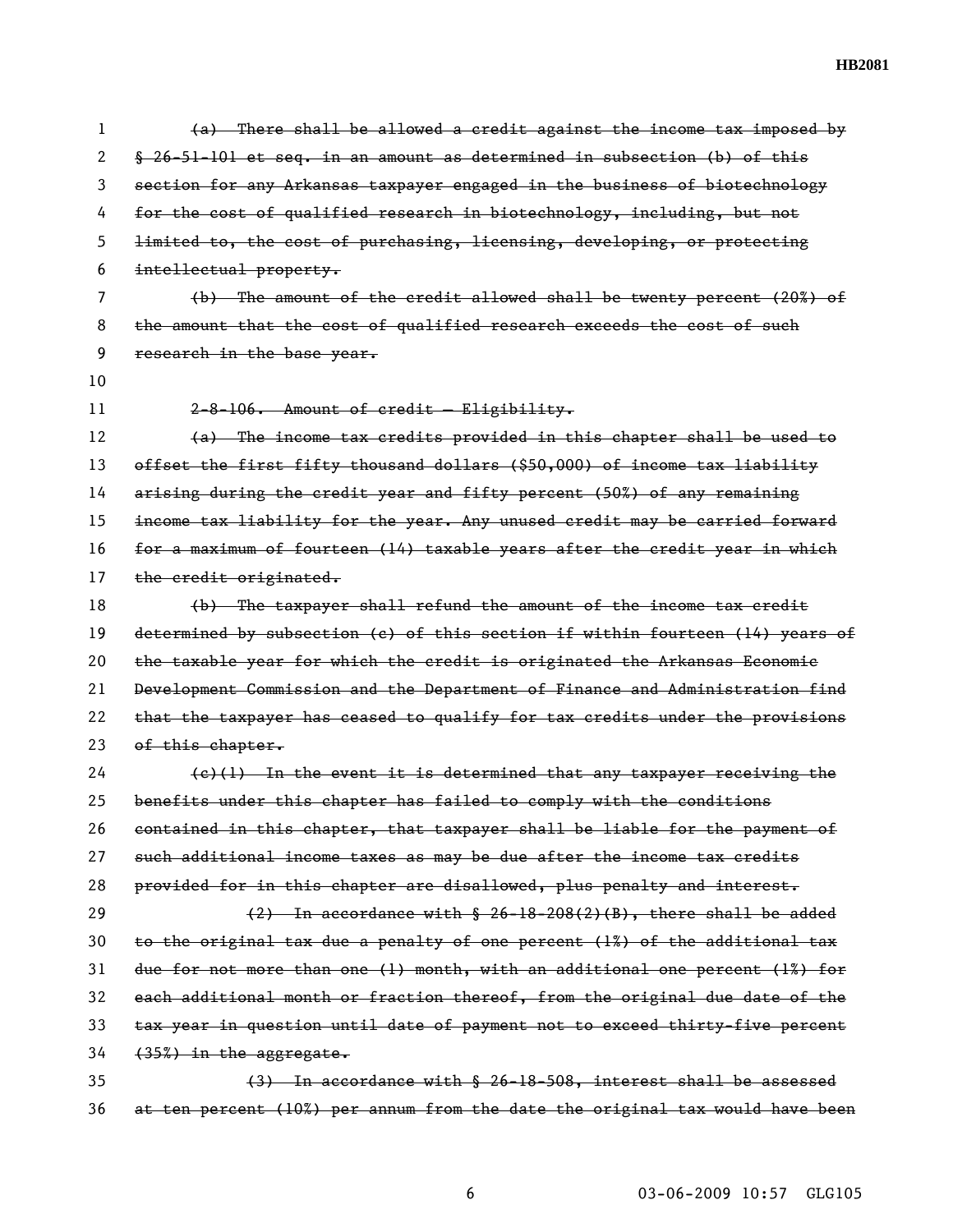| 1  | due until date of payment.                                                    |
|----|-------------------------------------------------------------------------------|
| 2  | $(d)$ A taxpayer who receives a credit under this chapter for the             |
| 3  | purchase of machinery or equipment shall not be entitled to claim any other   |
| 4  | state or local tax credit or deduction based on the purchase of the machinery |
| 5  | or equipment, except the deduction for normal depreciation.                   |
| 6  |                                                                               |
| 7  | 2-8-107. Apportionment of credit.                                             |
| 8  | (a) Under this chapter in the case of a proprietorship, partnership,          |
| 9  | or S corporation, the amount of credit determined shall be apportioned to     |
| 10 | each proprietor, partner, or S corporation shareholder in proportion to the   |
| 11 | amount of income from the entity which the proprietor, partner, or S          |
| 12 | corporation shareholder is required to include as gross income.               |
| 13 | (b) In the case of an estate or trust:                                        |
| 14 | (1) The amount of the credit determined for any taxable year                  |
| 15 | shall be apportioned between the estate or trust and the beneficiaries on the |
| 16 | basis of the income of the estate or trust allocable to each; and             |
| 17 | (2) Any beneficiary to whom any amount has been apportioned                   |
| 18 | under this subsection shall be allowed, subject to limitations contained in   |
|    |                                                                               |
| 19 | this chapter, to a credit under this chapter for that amount.                 |
| 20 |                                                                               |
| 21 | 2-8-108. Certification - Regulations - Inspection.                            |
| 22 | (a) To claim the benefits of this chapter, a taxpayer must obtain             |
| 23 | certification from the Director of the Arkansas Economic Development          |
| 24 | Commission certifying to the Revenue Division of the Department of Finance    |
| 25 | and Administration that the taxpayer is engaged in qualified research in      |
| 26 | biotechnology or the manufacturing of advanced biofuels.                      |
| 27 | (b) The Arkansas Economic Development Commission, or its successor,           |
| 28 | shall promulgate regulations as necessary to administer this chapter. These   |
| 29 | rules or regulations may include, but are not limited to, the establishment   |
| 30 | of technical specifications and requirements for information and              |
| 31 | documentation for taxpayers seeking a credit under this chapter.              |
| 32 | (e) In order to determine eligibility for the credit or to ensure that        |
| 33 | the facility or equipment is being utilized in the required manner, each      |
| 34 | agency shall have the right to inspect facilities and records of a taxpayer   |
| 35 | requesting or receiving a credit under this chapter.                          |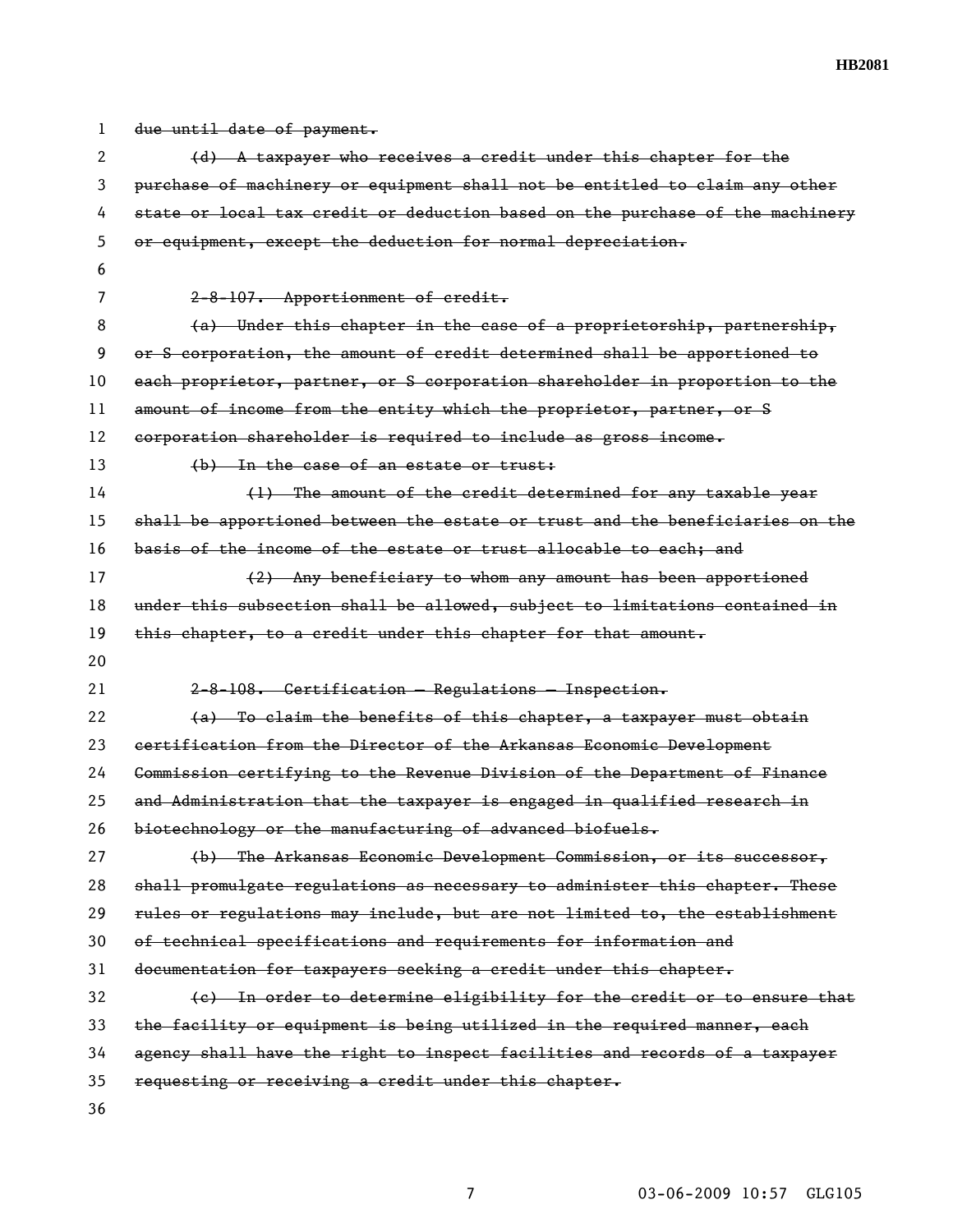| 1  | 2-8-109. Tax credit for advanced biofuels facility.                           |
|----|-------------------------------------------------------------------------------|
| 2  | (a) There shall be allowed a credit against the income tax imposed by         |
| 3  | the Income Tax Act of 1929, § 26-51-101 et seq., in an amount as determined   |
| 4  | in subsection (b) of this section for any Arkansas taxpayer engaged in the    |
| 5  | business of producing advanced biofuels for the cost of:                      |
| 6  | $(1)$ Buildings;                                                              |
| 7  | $(2)$ Equipment;                                                              |
| 8  | (3) Higher education partnerships; and                                        |
| 9  | (4) Purchasing, licensing, or protecting intellectual property                |
| 10 | necessary to manufacture advanced biofuels.                                   |
| 11 | (b) The amount of the credit allowed shall be equal to thirty percent         |
| 12 | (30%) of the cost of buildings, equipment, higher education partnerships and  |
| 13 | licenses for intellectual property necessary to manufacture advanced          |
| 14 | biof <sub>ue</sub>                                                            |
| 15 |                                                                               |
| 16 | SEGTION 2. Arkansas Gode Title 15, Chapter 4, Subchapter 21 is                |
| 17 | repealed.                                                                     |
| 18 | $15 - 4 - 2101 -$ Title.                                                      |
| 19 | This subchapter shall be known and may be cited as the "Arkansas              |
| 20 | Emerging Technology Development Act of 1999".                                 |
| 21 |                                                                               |
| 22 | 15-4-2102. Legislative findings.                                              |
| 23 | (a) All sectors of the Arkansas economy, job creation potential, and          |
| 24 | the physical environment are driven by the flow of energy and the non-stop    |
| 25 | emergence of new technologies.                                                |
| 26 | (b) Energy technology plays an essential role in the efficient                |
| 27 | consumption and wise utilization of energy resources, has dramatic impacts on |
| 28 | all state and national economies, and can help to improve environmental       |
| 29 | conditions. These facts, along with the technical and economic conditions     |
| 30 | around the world, have resulted in the demand for improved energy             |
| 31 | technologies.                                                                 |
| 32 | (c) Leading-edge energy technologies are being developed,                     |
| 33 | demonstrated, and manufactured in other states in order to meet their own     |
| 34 | energy needs, as well as to support economic development by responding to the |
| 35 | rapidly expanding world-wide export market for these technologies.            |
| 36 | (d) Other emerging technologies are being developed, demonstrated, and        |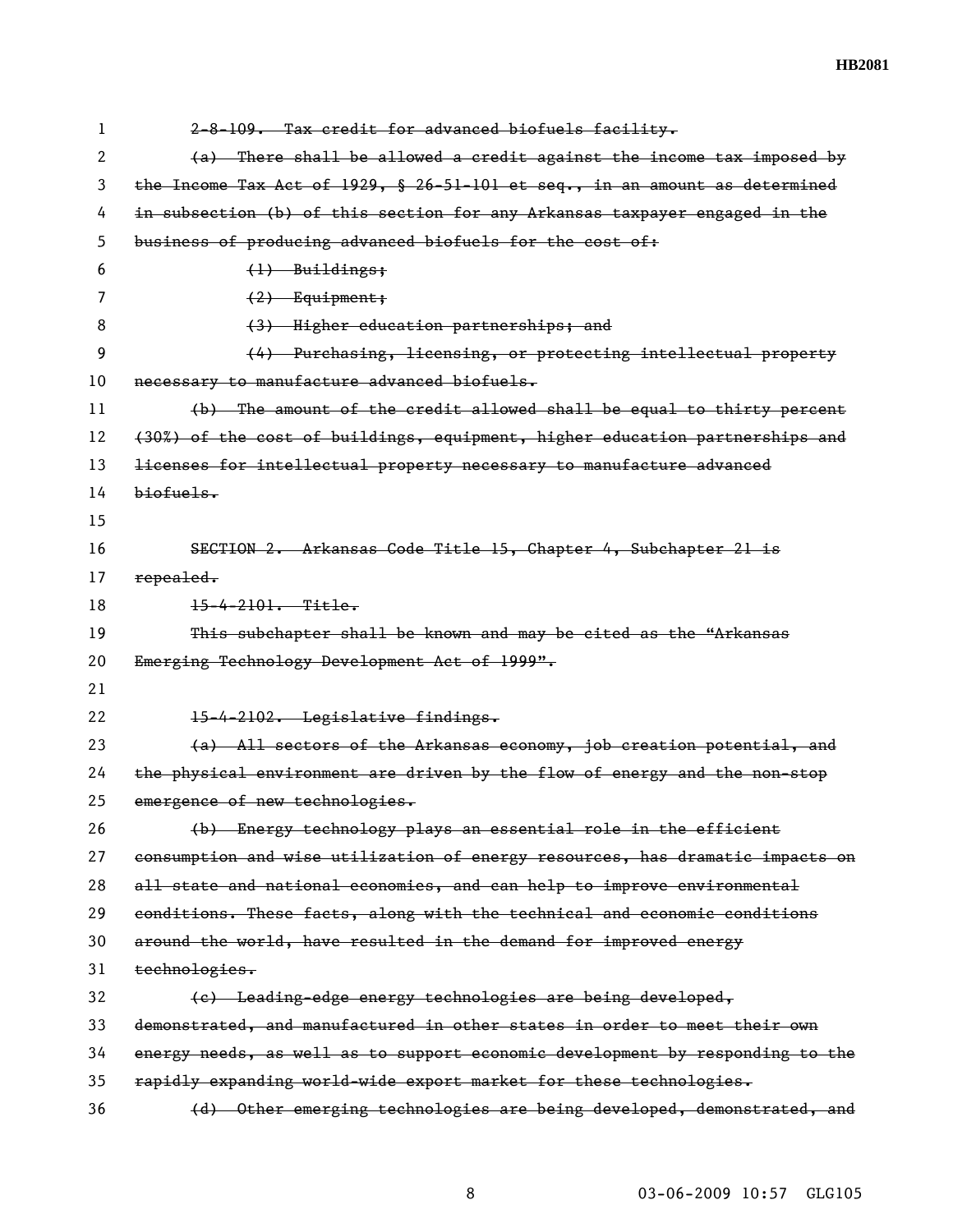| 1  | manufactured in other states in order to support economic development by      |
|----|-------------------------------------------------------------------------------|
| 2  | responding to the emergence of new technologies and the rapidly expanding     |
| 3  | world-wide export market for such technologies.                               |
| 4  | (e) Arkansas has been slow to recognize the potential economic and            |
| 5  | technical benefits of these energy and other emerging technologies. Many of   |
| 6  | the emerging technologies are at the nanometer scale or nanoscale and are     |
| 7  | referred to collectively as nanotechnologies.                                 |
| 8  | (f) Therefore, the General Assembly finds that it is in Arkansas'             |
| 9  | long-term interest to:                                                        |
| 10 | (1) Establish a foothold in the Arkansas economy for                          |
| 11 | manufacturers of advanced energy and other emerging technologies that are     |
| 12 | magnets for capital investment and which spin off jobs that are               |
| 13 | characteristically knowledge-based; and                                       |
| 14 | (2) Encourage the application of nanotechnology to:                           |
| 15 | (A) Biotechnology and agriculture;                                            |
| 16 | (B) Manufacturing and materials;                                              |
| 17 | (C) Medicine and health;                                                      |
| 18 | $(D)$ Photonics:                                                              |
| 19 | (E) Nanoelectronics and computer technology;                                  |
| 20 | $(F)$ Environment and energy;                                                 |
| 21 | (G) Aeronautics and space; and                                                |
| 22 | (H) National security.                                                        |
| 23 |                                                                               |
| 24 | 15-4-2103. Definitions.                                                       |
| 25 | As used in this subchapter:                                                   |
| 26 | (1) "Electric-powered vehicle" may include vehicles powered only              |
| 27 | by electric batteries, vehicles powered by a combination of electric          |
| 28 | batteries and internal combustion engines, and vehicles powered by fuel cell  |
| 29 | equipment;                                                                    |
| 30 | (2) "Electric vehicle equipment" means those products designed,               |
| 31 | manufactured, and produced as original equipment components and intended for  |
| 32 | express use in an electric-powered vehicle which may qualify for registration |
| 33 | and licensure as a passenger vehicle by the State of Arkansas;                |
| 34 | (3) "Fuel cells" means those products designed, manufactured,                 |
| 35 | and produced to convert hydrocarbon fuel to heat and electricity by           |
| 36 | electrochemical means;                                                        |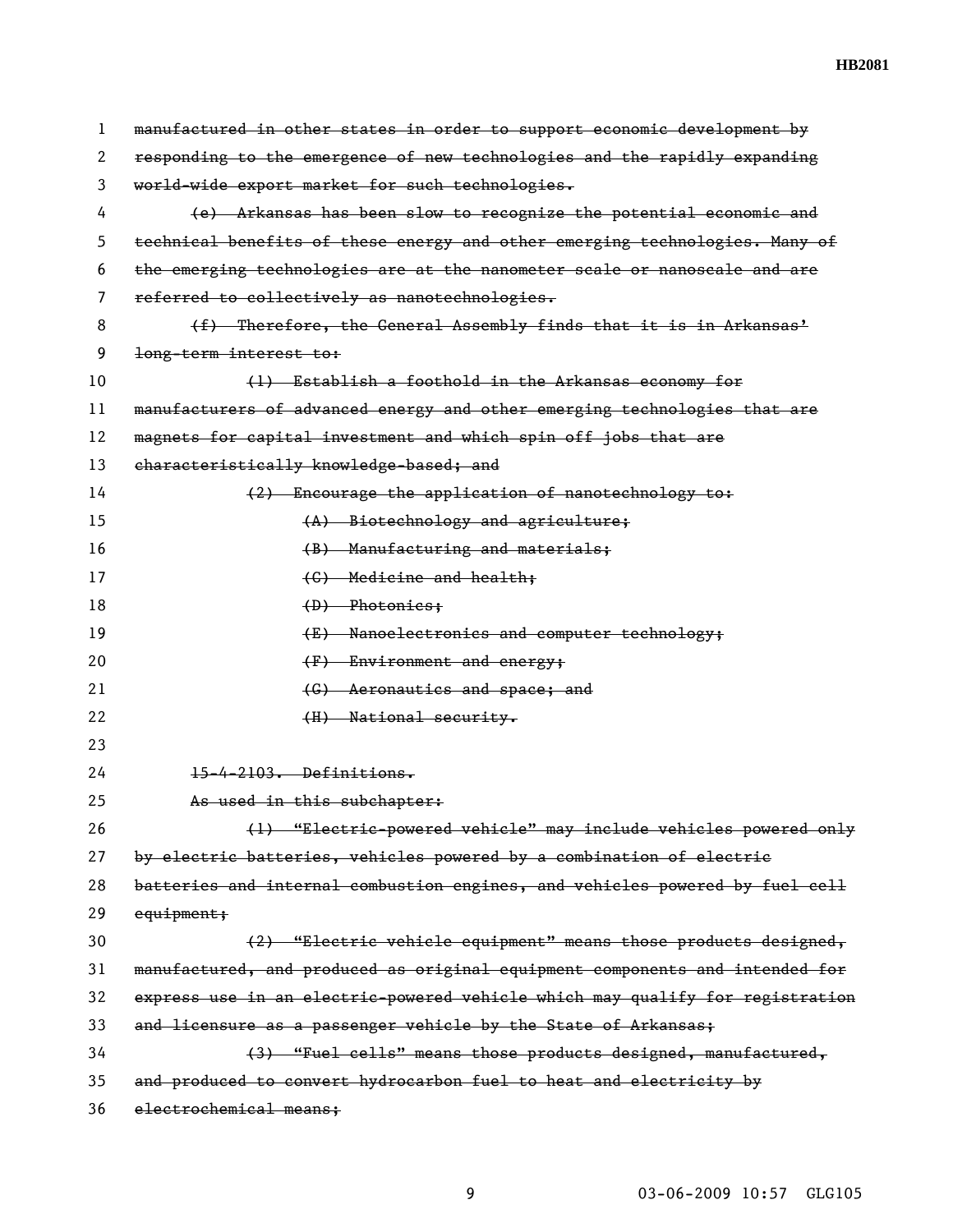| 1  | (4) "Microturbines" means one (1) megawatt or smaller, high-                   |
|----|--------------------------------------------------------------------------------|
| 2  | speed generator power plant that includes the turbine, compressor, and         |
| 3  | generator, all of which are on a single shaft, as well as the power            |
| 4  | electronics to deliver power to the grid;                                      |
| 5  | (5) "Nanotechnology" means the materials and systems whose                     |
| 6  | structures and components exhibit novel and significantly improved physical,   |
| 7  | chemical, and biological properties, phenomena, and processes due to their     |
| 8  | nanoscale size;                                                                |
| 9  | (6) "Photovoltaic devices" means those products designed,                      |
| 10 | manufactured, and produced to convert sunlight directly into electricity; and  |
| 11 | (7) "Stirling engine" means a high-temperature, high-pressure                  |
| 12 | externally heated engine that uses an alternatively heated and cooled working  |
| 13 | gas.                                                                           |
| 14 |                                                                                |
| 15 | 15-4-2104. Gredit allowance.                                                   |
| 16 | (a) There shall be allowed a credit against the income tax imposed by          |
| 17 | the Income Tax Act of 1929, $\S$ 26-51-101 et seq., in an amount as determined |
| 18 | in subsection (b) of this section for any Arkansas taxpayer for the cost of a  |
| 19 | facility located in Arkansas which designs, develops, or produces              |
| 20 | photovoltaic devices, electric vehicle equipment, fuel cells, microturbines,   |
| 21 | Stirling engines, or devices which are reliant upon nanotechnology.            |
| 22 | (b) The amount of the credit allowed shall be equal to fifty percent           |
| 23 | (50%) of the amount spent during the taxable year to purchase or construct     |
| 24 | the facility, including land acquisition, infrastructure improvements,         |
| 25 | renovation, building improvements, machinery, and other manufacturing          |
| 26 | equipment.                                                                     |
| 27 | (e) The costs of service contracts unrelated to the construction of            |
| 28 | the facility and sales tax shall not be included in determining the amount of  |
| 29 | the credit.                                                                    |
| 30 | $(d)$ (1) No income tax credit shall be claimed by any taxpayer for any        |
| 31 | facility or equipment which was used in the manufacturing of any of the        |
| 32 | technologies listed in subsection (a) of this section on or before January 1,  |
| 33 | 2000, or for which a tax credit was previously claimed by any other taxpayer   |
| 34 | for any other tax year.                                                        |
| 35 | (2) However, the provisions of this subsection shall not apply                 |
| 36 | if any entity is sold and the entity is entitled to an income tax credit       |

10 03-06-2009 10:57 GLG105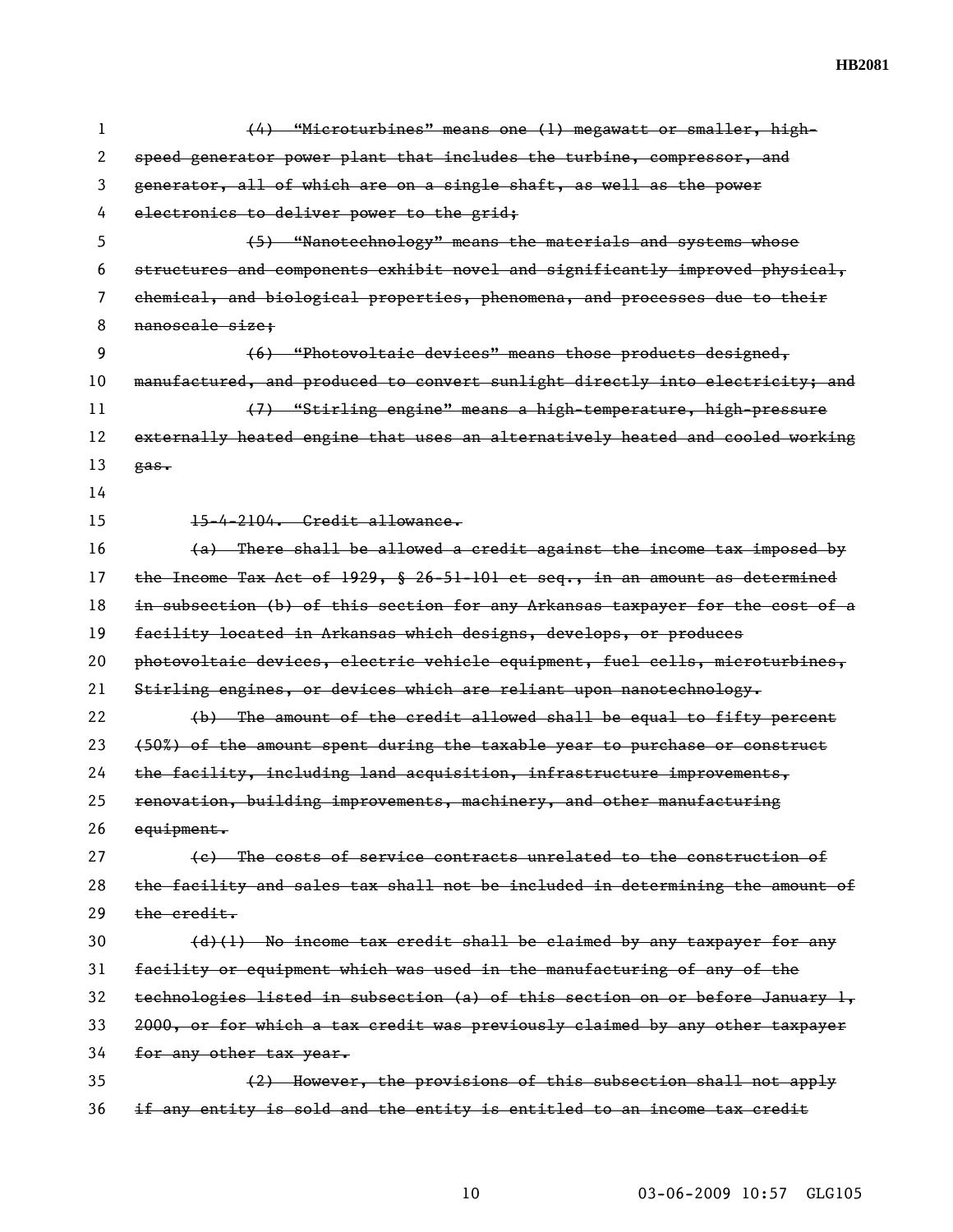| 1  | under this subchapter.                                                        |
|----|-------------------------------------------------------------------------------|
| 2  | (e) This credit shall not be allowed for any portion of facility costs        |
| 3  | which were provided by federal, state, or local grants.                       |
| 4  |                                                                               |
| 5  | 15-4-2105. Limit on credit amount - Refund of credit amount.                  |
| 6  | $(a)(1)$ The credit allowed by § 15-4-2104 may not exceed the amount of       |
| 7  | the tax imposed for the taxable year reduced by the sum of all state credits  |
| 8  | allowable, except payments of tax made by or on behalf of the taxpayer.       |
| 9  | (2) Any unused credit may be carried forward for a maximum of                 |
| 10 | fourteen (14) taxable years after the credit year in which the credit         |
| 11 | originated.                                                                   |
| 12 | (b) The taxpayer shall refund the amount of the income tax credit             |
| 13 | determined by subsection (c) of this section if within fourteen (14) years of |
| 14 | the taxable year for which the credit is originated, the Department of        |
| 15 | Economic Development and the Department of Finance and Administration find    |
| 16 | that the taxpayer has ceased to qualify for the tax credits under the         |
| 17 | provisions of this subchapter.                                                |
| 18 | $(e)(1)$ In the event it is determined that any taxpayer receiving the        |
| 19 | benefits under this subchapter has failed to comply with the conditions       |
| 20 | contained herein, that taxpayer shall be liable for the payment of such       |
| 21 | additional income taxes as may be due after the income tax credits provided   |
| 22 | for in this subchapter are disallowed, plus penalties and interest.           |
| 23 | $(2)$ In accordance with $\frac{6}{5}$ 26-18-208(2)(B), there shall be added  |
| 24 | to the original tax due a penalty of one percent (1%) of the additional tax   |
| 25 | due for not more than one (1) month, with an additional one percent (1%) for  |
| 26 | each additional month or fraction thereof, from the original due date of the  |
| 27 | tax year in question until the date of payment, not to exceed thirty-five     |
| 28 | percent (35%) in the aggregate.                                               |
| 29 | (3) In accordance with § 26-18-508, interest shall be assessed                |
| 30 | at ten percent (10%) per annum from the date the original tax would have been |
| 31 | due until the date of payment.                                                |
| 32 | $(d)$ A taxpayer who receives a credit under this subchapter for the          |
| 33 | purchase of machinery or equipment shall not be entitled to claim any other   |
| 34 | state income tax credit or deduction based on the purchase of the machinery   |
| 35 | or equipment, except the deduction for normal depreciation.                   |
| 36 |                                                                               |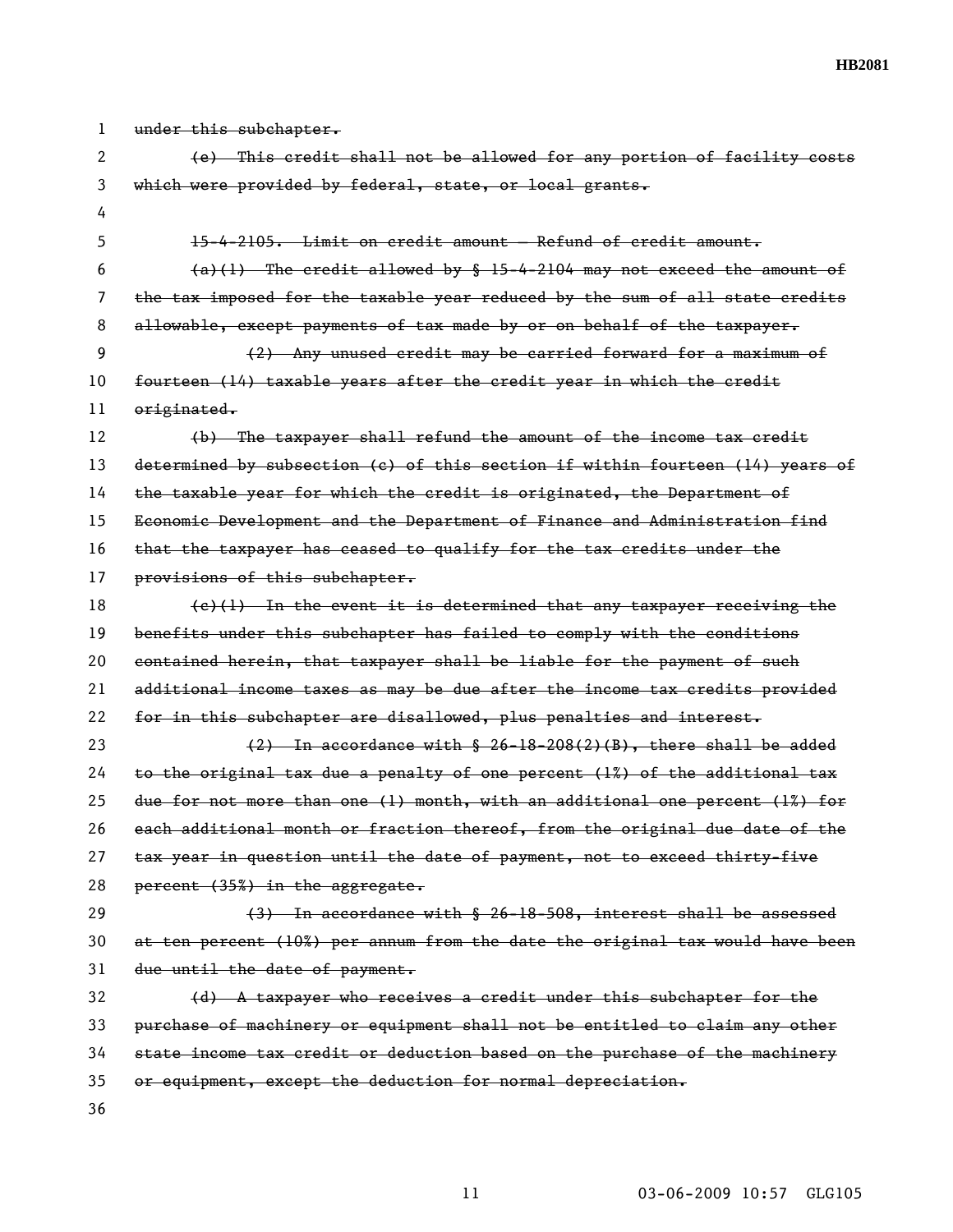| 1  | 15-4-2106. Apportionment of credit amount.                                    |
|----|-------------------------------------------------------------------------------|
| 2  | $(a)$ Under this subchapter, in the case of a proprietorship,                 |
| 3  | partnership, or Subchapter S corporation, the amount of credit determined     |
| 4  | shall be apportioned to each proprietor, partner, or Subchapter S corporation |
| 5  | shareholder in proportion to the amount of income from the entity which the   |
| 6  | proprietor, partner, or Subchapter S corporation shareholder is required to   |
| 7  | include as gross income.                                                      |
| 8  | (b) In the case of an estate or trust:                                        |
| 9  | (1) The amount of the credit determined for any taxable year                  |
| 10 | shall be apportioned between the estate or trust and the beneficiaries on the |
| 11 | basis of the income of the estate or trust allocable to each; and             |
| 12 | (2) Any beneficiary to whom any amount has been apportioned                   |
| 13 | under this subsection shall be allowed, subject to limitations contained in   |
| 14 | this subchapter, a credit under this subchapter for that amount.              |
| 15 |                                                                               |
| 16 | 15-4-2107. Claim procedure.                                                   |
| 17 | (a) To claim the benefits of this subchapter, a taxpayer must obtain          |
| 18 | certification from the Director of the Department of Economic Development     |
| 19 | certifying to the Revenue Division of the Department of Finance and           |
| 20 | Administration that the taxpayer is engaged in activities identified in § 15- |
| 21 | $4 - 2102$                                                                    |
| 22 | (b) The Department of Economic Development or its successor shall             |
| 23 | promulgate regulations as necessary to administer this subchapter. These      |
| 24 | rules or regulations may include, but are not limited to, the establishment   |
| 25 | of technical specifications and requirements for information and              |
| 26 | documentation for taxpayers seeking a credit under this subchapter.           |
| 27 | (e) In order to determine eligibility for the credit or to ensure that        |
| 28 | the facility or equipment is being utilized in the required manner, each      |
| 29 | agency shall have the right to inspect the facility and records of a taxpayer |
| 30 | requesting or receiving a credit under this subchapter.                       |
| 31 |                                                                               |
| 32 | Arkansas Code § $15-4-2703(2)$ , concerning a definition used<br>SECTION 3.   |
| 33 | in the Consolidated Incentive Act of 2003, is amended to read as follows:     |
| 34 | $(2)(A)$ "Average hourly wage" means the weekly earnings,                     |
| 35 | excluding overtime, bonuses, and company-paid benefits, of all new full-time  |
| 36 | permanent employees hired after the date of the signed financial incentive    |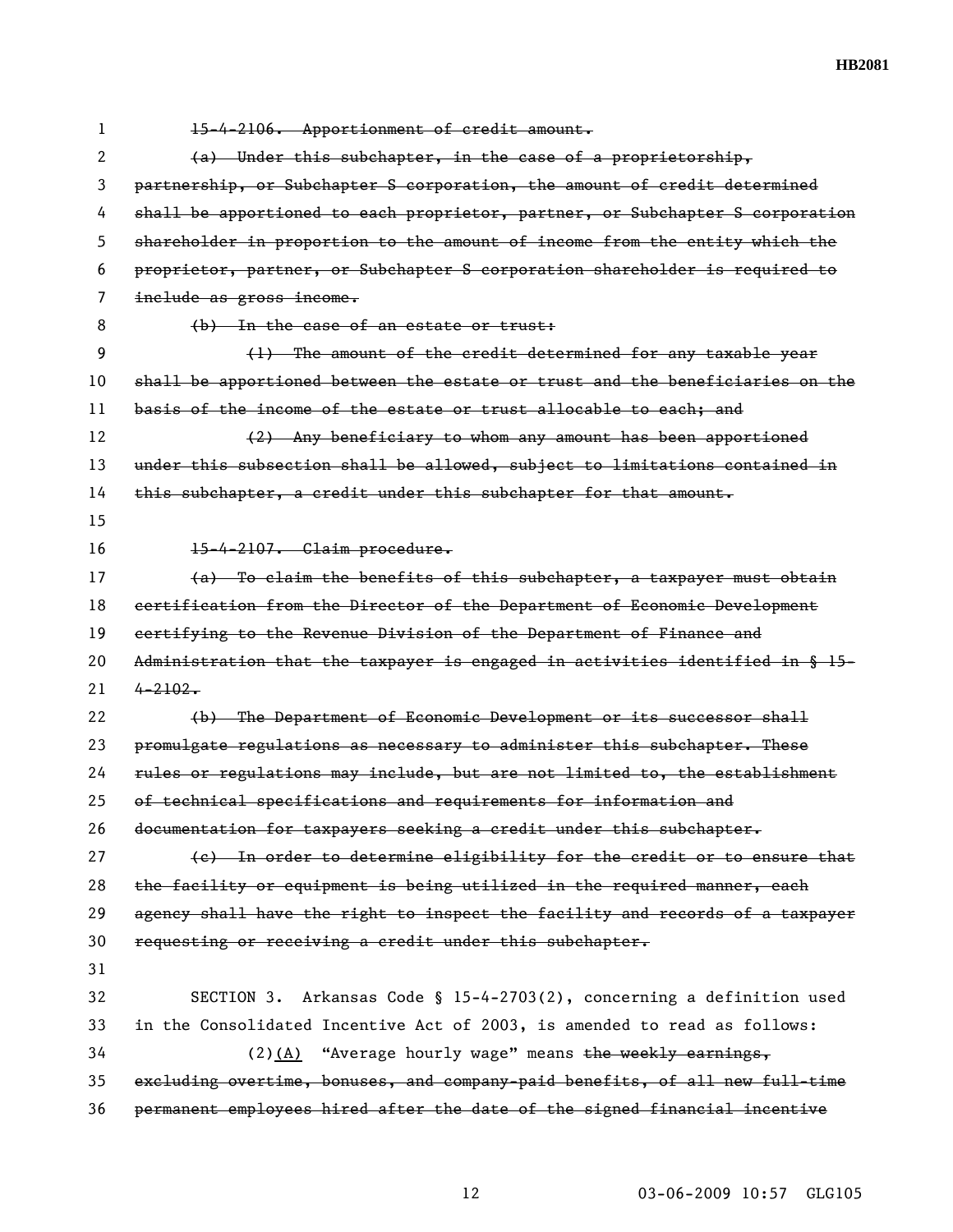1 agreement, divided by the number of new full-time permanent employees, 2 divided by forty (40) the amount obtained when payroll, as defined in this 3 section, is divided by the number of hours worked to earn the payroll. 4 (B) For the purpose of subdivision (2)(A) of this section, 5 forty (40) hours per week shall be used as the number of hours worked for a 6 salaried employee; 7 8 SECTION 4. Arkansas Code § 15-4-2703(17)(A)(ii), concerning the 9 definition of "in-house research" used in the Consolidated Incentive Act of 10 2003, is amended to add an additional subdivision to read as follows: 11 (A)(ii) "In-house research" includes: 12 (a) Experimental experimental or laboratory 13 activity to develop new products, improve existing products, or develop new 14 uses of products, but only to the extent that activity is conducted in 15 Arkansas; and 16 (b) A contractual agreement with a state 17 college, state university, or other research organization to perform research 18 for a targeted business if the President of the Arkansas Science and 19 Technology Authority makes a written determination before the research 20 performed that the research is essential to the core function of the targeted 21 business. 22 23 SECTION 5. Arkansas Code § 15-4-2703(36), concerning a definition used 24 in the Consolidated Incentive Act of 2003, is amended to read as follows: 25 (36)(A) "Regional corporate headquarters" means a site that:  $(4)$  Is the sole corporate headquarters within the region; 27 and 28 (B) Handles headquarters-related functions on a regional 29 basis the location where a headquarter's staff performs functions on a 30 regional basis that involve the services of administration, planning, 31 research and development, marketing, personnel, legal, computer, or 32 telecommunications. 33 (B) As used in subdivision (36)(A) of this section: 34 (i) "Regional" means a geographic area composed of 35 this state and a contiguous state. 36 (ii) However, a function on a regional basis does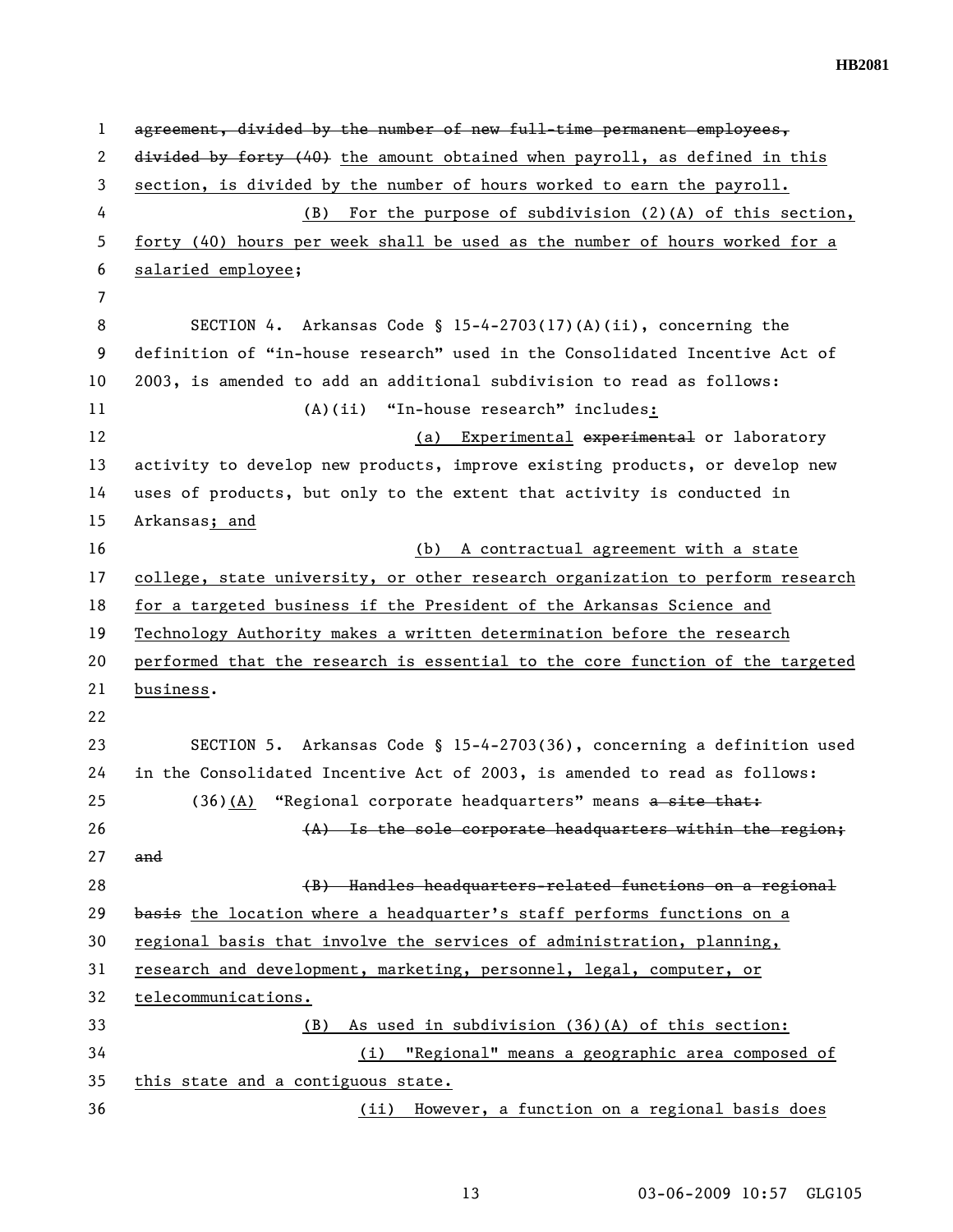1 not include a function involving manufacturing, processing, warehousing, 2 distributing, or wholesaling activities or the operation of a call center; 3 4 SECTION 6. Arkansas Code Annotated §§ 15-4-2705(d), concerning a job-5 creation tax credit, is amended to read as follows:  $6$  (d)(1) The credit earned under this section is a percentage of the 7 payroll of the new full-time permanent employees hired following the date of 8 the approved financial incentive agreement. 9 (2) The percentage shall be determined by the county tier in 10 which the project is located, as follows: 11 (A) For tier 1 counties, the credit is one percent (1%) of 12 the payroll for the new full-time permanent employees of the business; 13 (B) For tier 2 counties, the credit is two percent (2%) of 14 the payroll for the new full-time permanent employees of the business; 15 (C) For tier 3 counties, the credit is three percent (3%) 16 of the payroll for the new full-time permanent employees of the business; and 17 (D) For tier 4 counties, the credit is four percent (4%) 18 of the payroll for the new full-time permanent employees of the business. 19 (3) To qualify for a credit under this subsection, the proposed 20 average hourly wage of a company applying for the benefit shall equal or be 21 greater than the lowest county average hourly wage as calculated by the 22 commission based on the most recent calendar year data published by the 23 Arkansas Department of Workforce Services. 24 25 SECTION 7. Arkansas Code § 15-4-2706(d)(5)(A), concerning an 26 application for a state and local sales and use tax refund, is amended to 27 read as follows: 28 (5)(A)(i) In order to be eligible for the benefits under this 29 subsection, a business shall sign a job creation financial incentive 30 agreement under §  $15-4-2705$ , or § 15-4-2707, or subsection (b) of this 31 section and comply with the eligibility requirements of the incentive 32 agreements. 33 (ii) However, a business may apply for benefits 34 under this subsection if: 35 (a) The business has an existing agreement 36 under subdivision (d)(5)(A) of this section and the provisions of subdivision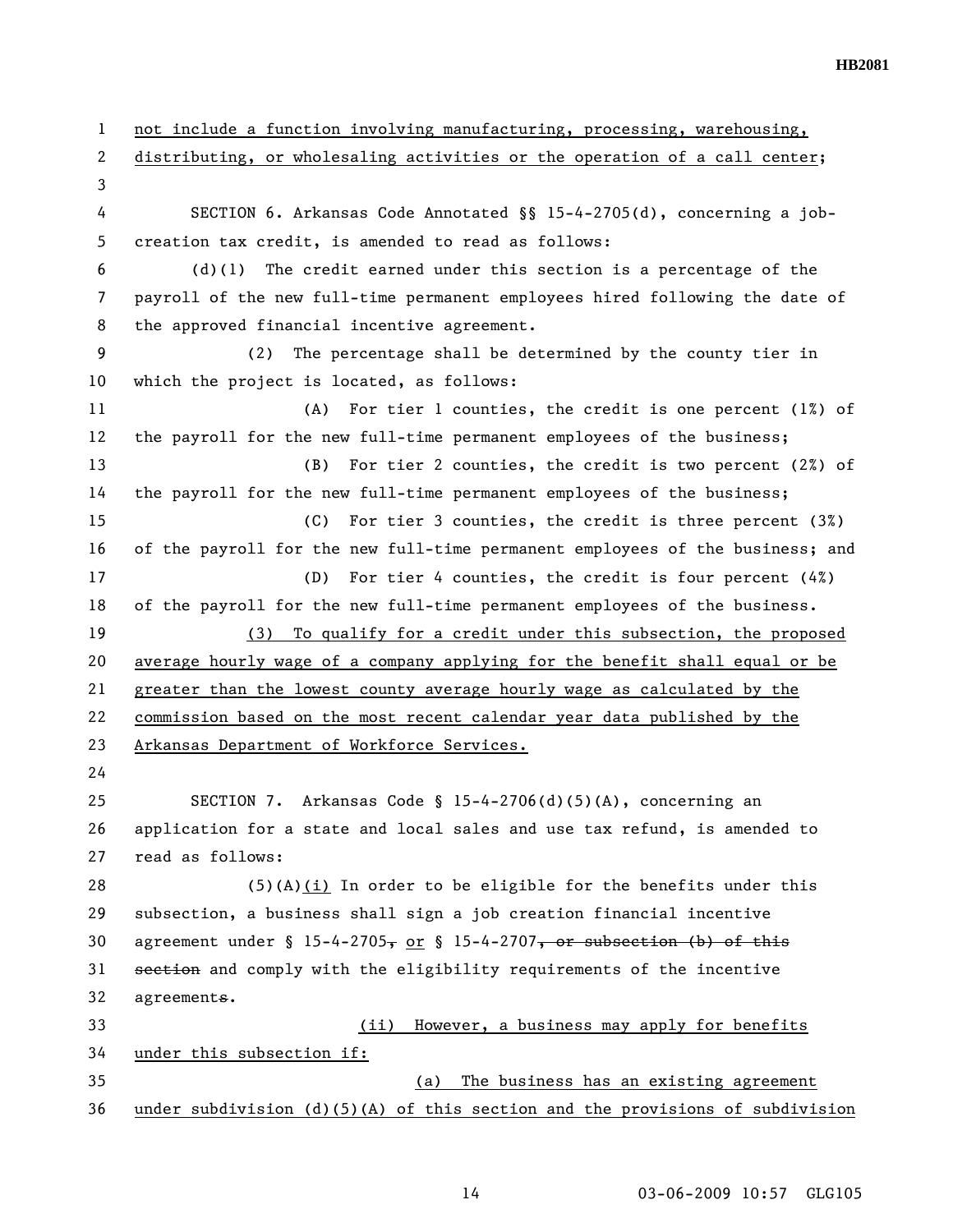1 (d)(5)(B) of this section have been met within the previous forty-eight (48) 2 months; or 3 (b) The business has signed a job creation 4 financial incentive agreement under § 15-4-2705 or § 15-4-2707 within the 5 previous forty-eight (48) months. 6 (B) The financial incentive agreement under  $\int$  15-4-2705, 7 or § 15-4-2707, or subsection (b) of this section shall be signed within 8 twenty-four (24) months after signing the financial incentive agreement under 9 this subsection. 10 11 SECTION 8. Arkansas Code § 15-4-2706(e)(1)(B), concerning a new 12 targeted business' eligibility for a refund of state and local sales and use 13 taxes, is amended to read as follows: 14 (B) The business shows proof of an equity investment of at 15 least four hundred thousand dollars (\$400,000) two hundred fifty thousand 16 dollars (\$250,000). 17 18 SECTION 9. Arkansas Code § 15-4-2708(d)(1), concerning a taxpayer's 19 qualification for an income tax credit, is amended to read as follows: 20 (d)(1) An Arkansas taxpayer may qualify for an income tax credit equal 21 to thirty-three percent (33%) of the amount spent on the research for the 22 first five (5) tax years following the business' signing a financial 23 incentive agreement with the commission, subject to the limitations 24 established under  $\frac{26-51-1103(a)}{a}$  and  $\left(\frac{e}{c}\right)$  § 26-51-1103 if the taxpayer 25 invests in: 26 (A) In-house research in a strategic research area; or 27 (B) Projects under the research and development programs 28 of the Arkansas Science and Technology Authority when the projects directly 29 involve an Arkansas business and are approved by the Board of Directors of 30 the Arkansas Science and Technology Authority under rules promulgated by the 31 authority for those programs. 32 (2) However, the maximum tax credit for a qualified business 33 engaged in a research area of strategic value or involved in research and 34 development programs sponsored by the authority shall not exceed fifty 35 thousand dollars (\$50,000) per year. 36 (3) A business claiming tax credits earned under this subsection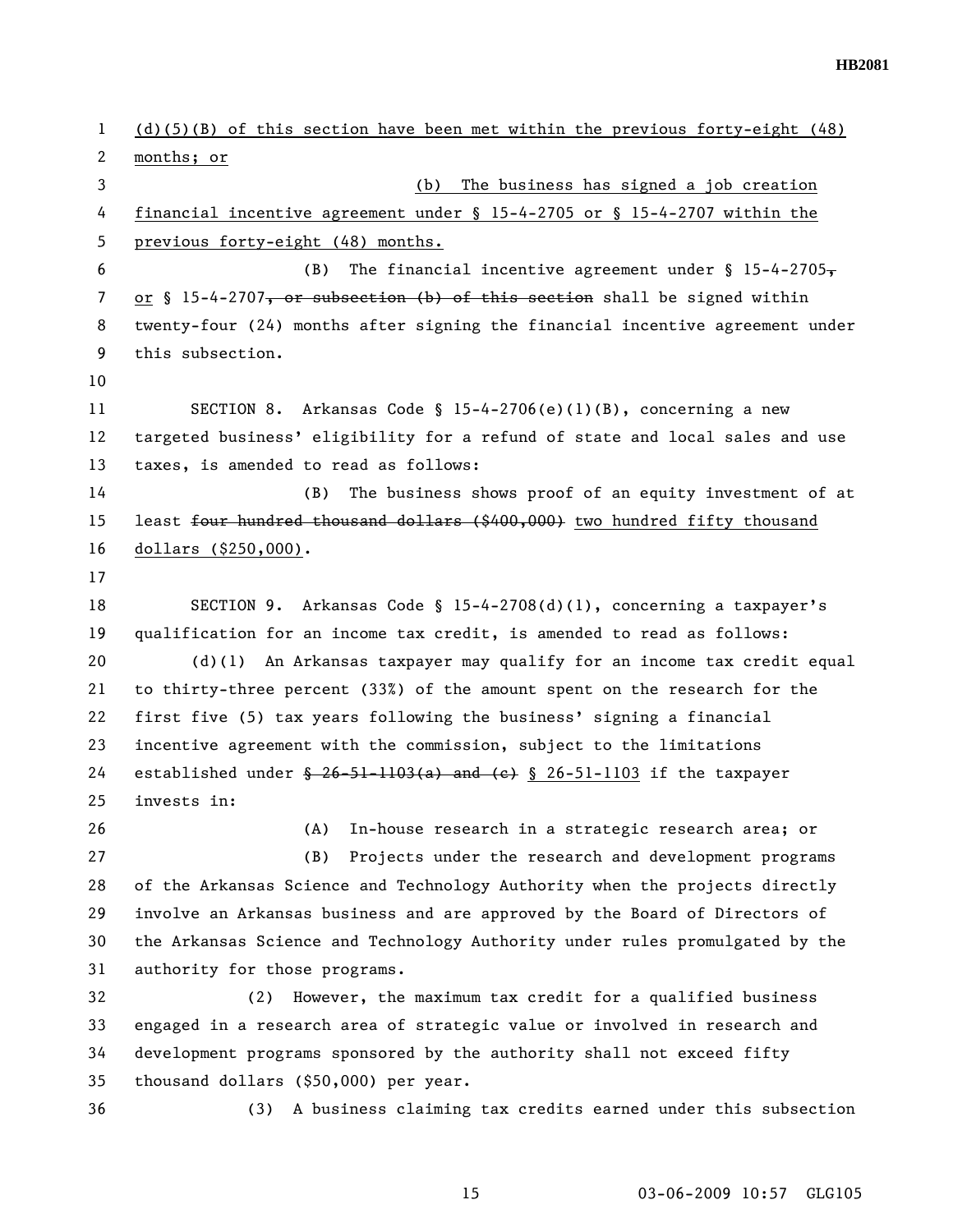1 shall be prohibited from receiving the credit granted by § 26-51-1102(b) for 2 the same expenditures. 3 (4)(A) A business claiming tax credits earned under this 4 subsection may offset  $f$ ifty percent (50%) one hundred percent (100%) of the 5 business's Arkansas income tax liability in any one (1) year. 6 (B) Any unused income tax credits may be carried forward 7 for nine (9) years after the year in which the credit was first earned or 8 until exhausted, whichever event occurs first. 9 10 SECTION 10. Arkansas Code Annotated § 15-4-2709(b)(3), concerning the 11 proof of equity investment to qualify for a special incentive, is amended to 12 read as follows: 13 (3) Show proof of an equity investment of <del>four hundred thousand</del> 14 dollars (\$400,000) two hundred fifty thousand dollars (\$250,000) or more; and 15 16 SECTION 11. Arkansas Code Annotated § 15-4-2710 is amended to read as 17 follows: 18 15-4-2710. Powers and duties of the Department of Economic Development 19 Arkansas Economic Development Commission. 20 The Department of Economic Development Arkansas Economic Development 21 Commission shall administer this subchapter and in addition to powers and 22 duties mentioned in other laws may: 23 (1) Promulgate rules and regulations in accordance with the 24 Arkansas Administrative Procedure Act, § 25-15-201 et seq., necessary to 25 carry out the provisions of this subchapter; 26 (2) Provide the Department of Finance and Administration with a 27 copy of each financial incentive agreement entered into by the Department of 28 Economic Development Arkansas Economic Development Commission with each 29 qualifying business; 30 (3) Assist the governing authority in obtaining assistance from 31 any other agency of state government, including assistance to new businesses 32 and industries; 33 (4) Assist any employer or prospective employer with a 34 qualifying project in obtaining the benefits of any incentive or inducement 35 program authorized by state law; 36 (5) Act as a liaison between other state agencies and businesses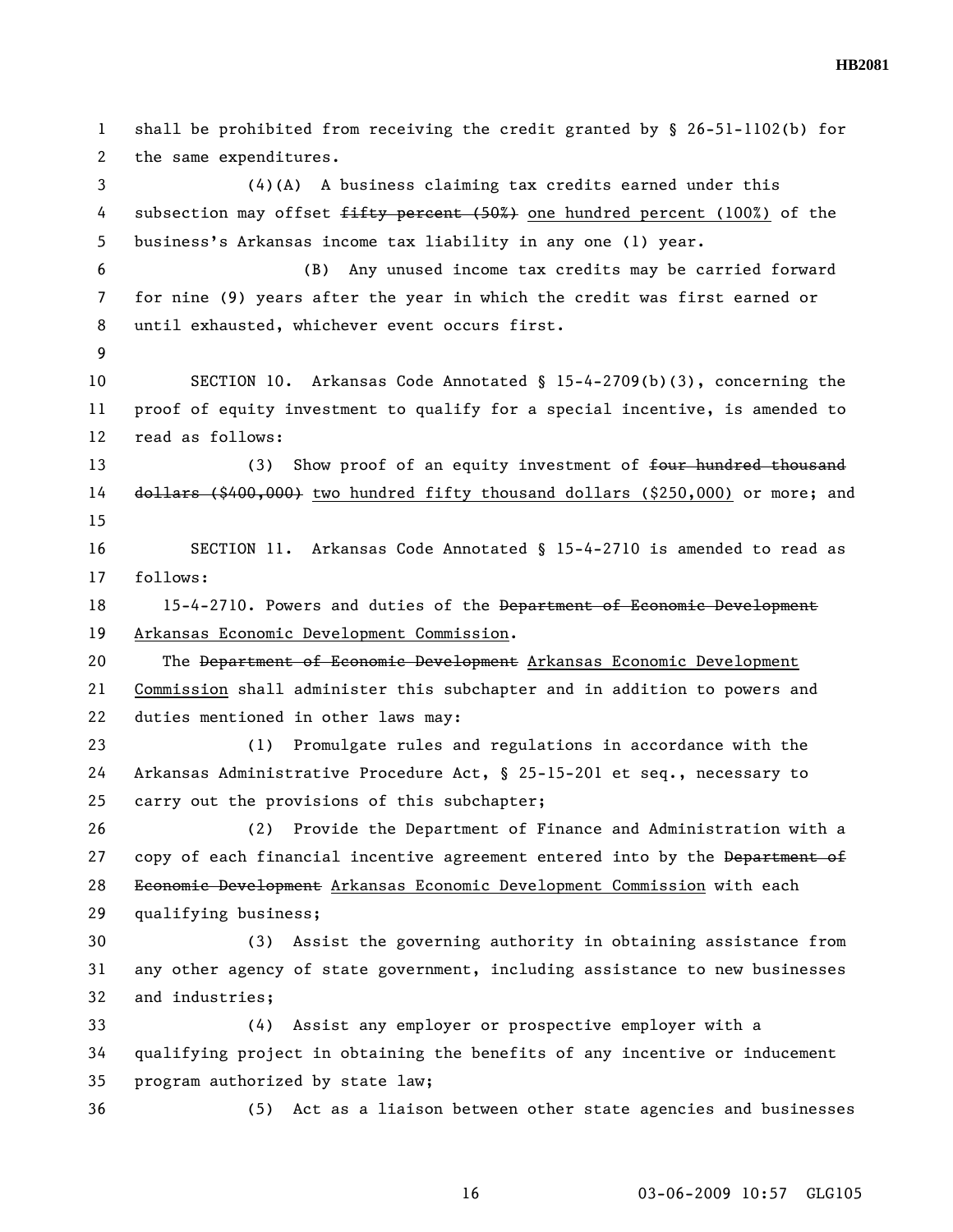1 and industries to ensure that both the spirit and intent of this subchapter 2 are met; 3 (6) Make disbursements from the Economic Development Incentive 4 Fund to qualified businesses as authorized in § 15-4-2707; and 5 (7) Negotiate proposals on behalf of the state with prospective 6 businesses that are considering locating new facilities or expanding existing 7 facilities that would seek the benefits of § 15-4-2706(b) or (e), § 15-4- 8 2707, § 15-4-2708(c), or § 15-4-2709. 9 10 SECTION 12. Arkansas Code § 15-4-2711(j)(1), concerning a business' 11 failure to reach its requirement for benefits, is amended to read as follows: 12 (j)(1) If a business fails to reach the average hourly wage 13 requirement for benefits under this subchapter within twenty-four (24) months 14 of the effective date of the financial incentive agreement, the business will 15 be liable for the repayment of all benefits previously received by the 16 business. 17 18 SECTION 13. Arkansas Code § 15-4-2712 is amended to read as follows: 19 15-4-2712. Restrictions. 20 (a) Except as provided in subsection (b) of this section, the 21 incentives established by this subchapter may be combined. 22 (b)(1) The investment tax credit authorized in § 15-4-2706(c) and may 23 not be combined with the sales and use tax refund authorized in § 15-4- 24 2706(d) may not be combined with each other for the same project. 25 (2) The job creation tax credits authorized in § 15-4-2709, the 26 sales and use tax refund authorized in § 15-4-2706(e), and the research and 27 development tax credit authorized in § 15-4-2708(c) may be combined with each 28 other but may not be combined with any other incentives authorized in this 29 subchapter during the period in which the business qualifies for benefits 30 under § 15-4-2709. 31 (3) The job creation tax credit authorized in § 15-4-2705 may 32 not be combined with the investment tax credit authorized in § 15-4-2706(b). 33 (4) The job creation tax credit authorized in § 15-4-2705 may not 34 be combined with the payroll rebate program authorized in § 15-4-2707. 35 (5) The investment tax credit authorized in § 15-4-2706(b) may 36 not be combined with the sales and use tax refund authorized in § 15-4-